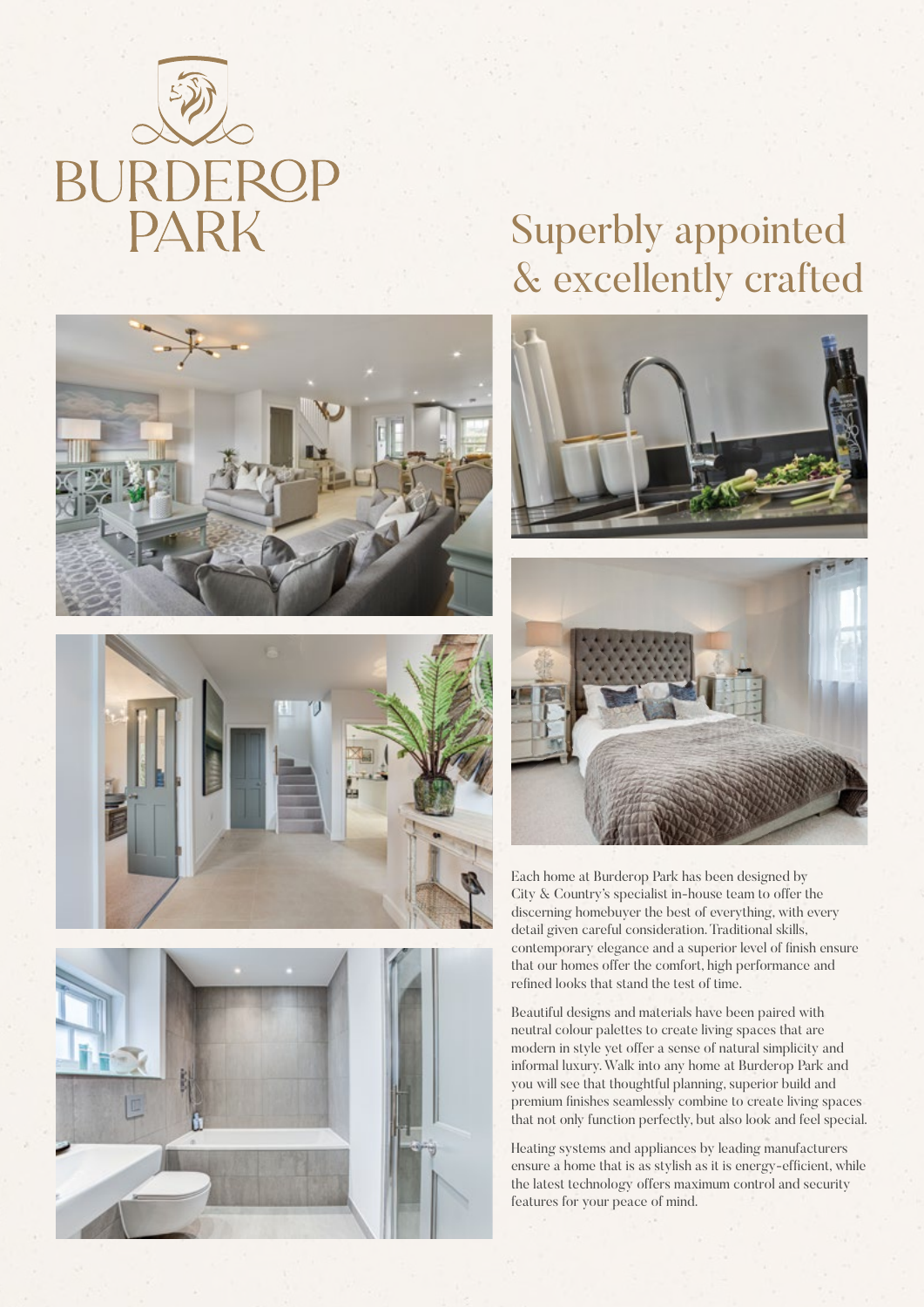#### Stylish and modern designed kitchens

Beautiful kitchens have been fitted with contemporary units and benefit from fully integrated appliances.

- Contemporary handleless flat matt doors in soft pale grey
- Four/Five bedroom homes have an additional feature kitchen door in a soft taupe colour
- Silestone worktops, upstand and hob splashback
- Stainless steel undermount sinks with monobloc mixer tap in chrome
- Bosch induction hob
- Island extractor hood or Elica integrated telescopic extractor hood
- Single oven and combination microwave\*
- Fully integrated Zanussi dishwasher and fridge freezer
- Four/Five bedroom homes feature an American style fridge freezer
- Fully integrated washer dryer when situated in the kitchen or plumbing for a washing machine in the utility room/store
- Laminate worktop to separate utility rooms

#### Elegant bathrooms

Bathrooms are modern and understated, featuring quality brands.

- Brassware from Vado in chrome finish, monobloc mixer taps and thermostatic showers with concealed shower valves
- Modern wall hung Laufen Pro sanitaryware
- Chrome shaver sockets
- Porcelain tiles to en-suite and bathroom walls

#### Flooring

- White-washed oak finish laminate flooring to open plan living, kitchen and dining areas with 20-year warranty\*
- All stairs, bedrooms and separate living rooms have 100% textured wool carpets in a neutral colour
- Porcelain floor tiles to hall, all bathrooms, en-suites and WCs

#### Wardrobes and lofts

• Fitted wardrobes with glass sliding doors to master bedroom

The homes are set in the large and mature parkland of historic Burderop Park, with ample space for residents to walk and enjoy the landscape. The houses themselves pick up on the tradition of estate

- Dressing rooms, where present, are fitted with open shelves and hanging rails
- Fitted wardrobes to the second bedroom in four/five bedroom homes
- Accessible lofts to certain properties with fitted loft ladders

#### Detailing and materials

- Traditional four panel internal doors painted in grey with polished chrome ironmongery
- Walls, skirting and architrave painted in a contemporary white
- Brickwork walls with contrasting brick features\*
- Natural handmade clay or slate roof tiles

#### Ironmongery, doors and windows

- Traditional profile windows with satin finish ironmongery
- Sash windows with polished chrome ironmongery to most homes\*
- French doors to patio in agate grey UPVC
- Timber front entrance doors painted in black green

#### Heating

- Combination gas boiler
- Underfloor heating to ground floor, radiators to upper floors
- Open flue system with bespoke timber fireplace surround to some homes. This allows buyer to potentially install a log burner
- Thermostats to all heating zones, with smart thermostats to four/five bedroom homes

#### Electrical and lighting

- Combination of recessed downlighters to most kitchen areas, all bathrooms and en-suites
- Pendant light fittings to all other rooms
- External lighting to front door
- All garages and carports have lighting and a power supply, as well as remote controlled garage doors





villages,which were historically designed for workers and managers on country estates and featured a consistency of materials, carefully considered proportions, and high-quality detailing to set them above the usual standard. We have worked hard to create something that works with the history of the site and delivers wonderful homes."

Simon Vernon-Harcourt Design & Restoration Director